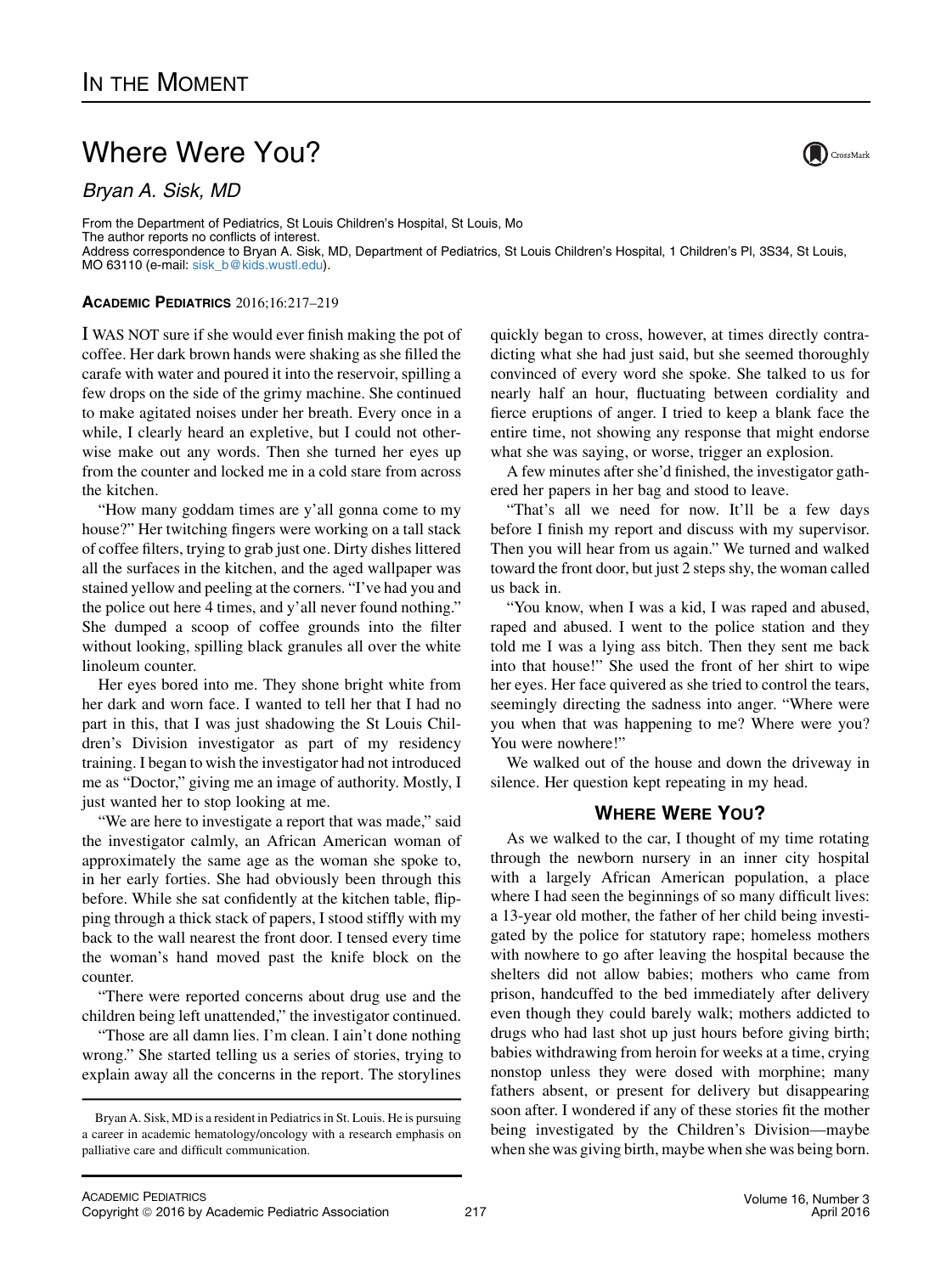When I first started the rotation, I was shocked and angry. It was like having my eyelids painfully pried open. These tragic situations were not most cases, but each one was burned into my memory, tainting my outlook and quashing my usual sense of optimism. The mind has a way of protecting itself by callousing emotions, creating barriers. After a few weeks, I began to feel numb. "It's just the way it is," I told myself. I knew the problems were there, but I tried not to let them hurt me. As a result, I became more distant and smiled less and less. I retreated into that dreadful phrase, "It's not my job." It was not my job to fix all of society's problems. It was not my job to be a social worker. My job was to ensure that the babies were healthy and that I gave an anticipatory guidance talk to the parents before they left the hospital. My job was to discharge patients so we could make room for the new babies coming to the floor. At the end of the rotation, I felt I had lost some part of me—the hopeful part that expected things to get better.

Clearly, many babies were born into brutal, unfair circumstances, thrown into lives with pitfalls at every turn. It was not difficult to feel empathy for the children, who seemed innocent to me. The parents, however, were a different matter. As the sad stories accumulated, my growing bitterness made it harder to force smiles when I walked into each postpartum room. On some level, I knew there was a bigger picture, and that I was only recognizing one still-frame in a long movie, but knowing is different than understanding. As I ordered morphine for the fourth and fifth and sixth withdrawing baby, I grew thicker skin and hoped for the end of the rotation to come sooner.

## WHERE WERE YOU?

A few months away from the nursery and my anger started to fade—I was able to see a more complete story. A long history of poverty and prejudice had created a society of inequality and disparity, a city of dividing lines. On one side of a street stood mansions, the other side filled with small, run-down apartments with screens falling from broken windows. These social realities were helping to perpetuate the sad stories from labor and delivery. No explanation could make these stories acceptable, but it helped me to search for a reason. And if I could understand the causes of the problems, then I could hope for a possible solution. Before this hope could grow, Ferguson erupted showing what can happen when society ignores disparities for too long.

In Ferguson, the next town over from where I lived and worked, a white police officer shot an unarmed black man after a confrontation. Soon after the shooting, protests started in the streets of Ferguson. What began peacefully ended with police officers wearing riot gear and widespread looting. Videos of teargas and burning buildings were broadcast nonstop through local, national and international news stations. I was working overnight at the children's hospital in St Louis when the first protest turned violent. One of the

families I admitted that night was from Ferguson, and I saw the pain in their eyes as they watched their city burning on television.

A wave of fear, anger, and polarization spread through all of St Louis and the surrounding areas. There was aggression from police, aggression from protestors, and everything was cloaked with a lack of understanding and an inability to communicate. Over the next few days, the news carried more reports of gunshots, violence, and looting. Just 2 blocks from my house, a police car was vandalized with smashed windows and "Revolt" scrawled with thick swaths of black spray paint across the hood. For the first time since moving to the city, I worried about the safety of my young family. Scrolling through social media, I felt nauseated by the cruel and divisive viewpoints spewed there, some of them from my friends. Reading the comments sections on news Web sites was even worse.

In the hospital, I worried about how my patients and their families viewed me. Did my being a white man and carrying the title of "doctor" negatively affect what they thought of me—especially considering the past abuses of my profession toward minorities? Then I worried about whether the turmoil had changed the way I myself viewed my patients and their families. Was I doing enough to prevent the sensational storylines of the 24-hour news cycle from affecting the way I viewed minority patients and families?

In the immediate aftermath of Ferguson, local and national leaders spoke about the "important discussion on race and inequality" that we were supposedly starting to have. If buildings stop burning, however, it seems that news cameras go away and spectators lose interest, or act like I did in the newborn nursery: build calluses and become isolated. As the news slowly shifted away, I thought of how little had changed. Nothing was burning at that moment, but plenty was smoldering. Street signs and zip codes still separated wealth from poverty. Crime and violence were worsening, nearing a record year for murders in the city. Teenage girls were still getting pregnant. Many fathers were still absent. Babies were still being born into difficult lives. Doctors were still prescribing morphine and blunting their own emotions at the same time.

When I looked at the immense challenges, I felt unprepared and powerless. Something had to be done to stem the tide of sad stories, but I did not know what I had to offer. So I focused on my work in the hospital, trying to build personal bridges and alliances between doctor, patient, and family with the hope that our positive relationships might trickle into something larger. I knew it was not enough, but it was a starting place. I did not know what else to do. I still don't.

\*\*\*

I sat quietly in the car as the investigator settled into the driver's seat. She stuffed her bag into the backseat and started the engine.

"How can you do this?" I finally asked. "These families must all hate you."